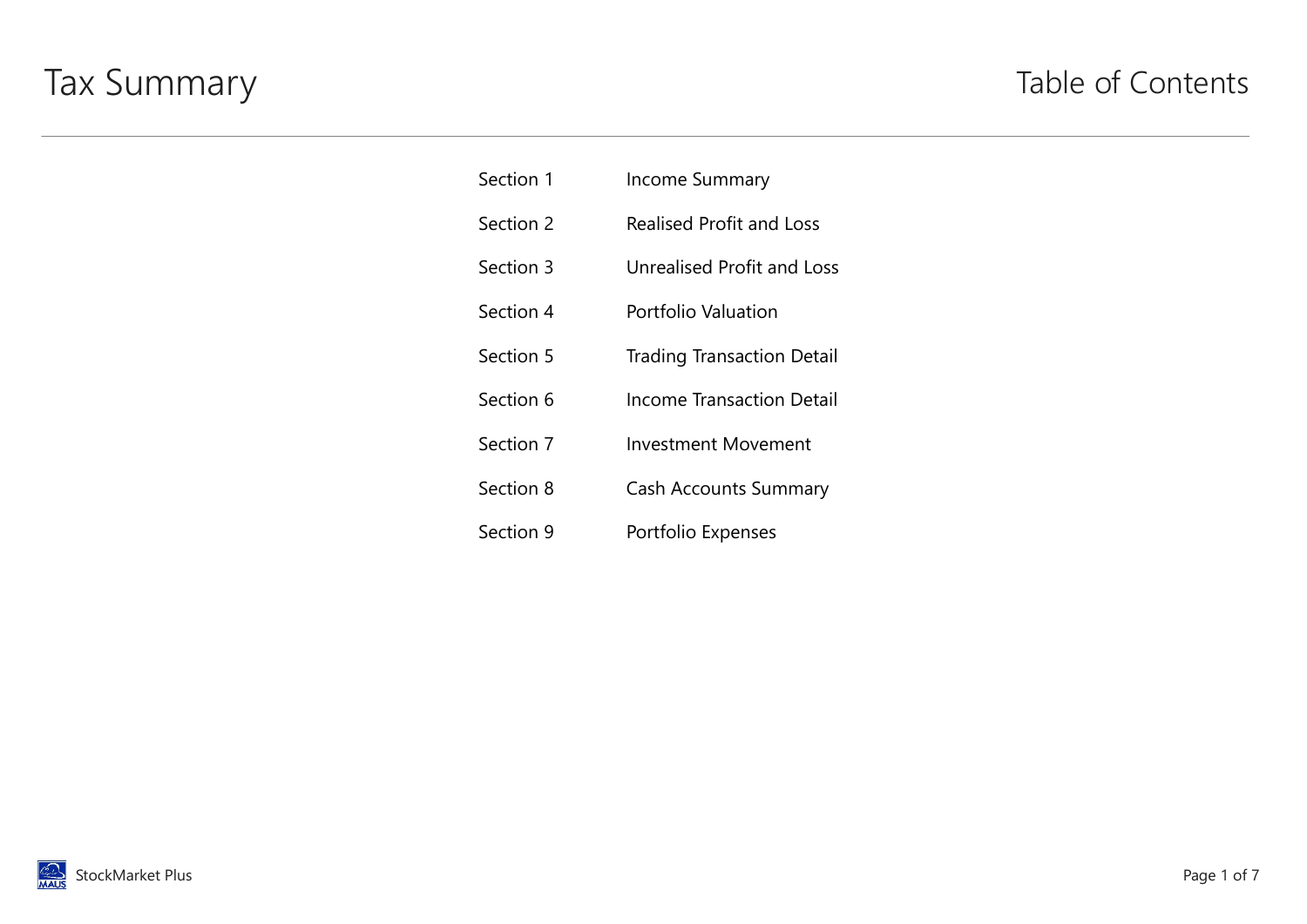# Income Summary

| Dividends and LICs     |      | Trusts |
|------------------------|------|--------|
| Australian             |      |        |
| Franked                | 0.00 |        |
| Unfranked              | 0.00 |        |
| Franking credits       | 0.00 |        |
| Withholding tax        | 0.00 |        |
| Interest income        | 0.00 |        |
| Other income           | 0.00 |        |
| Foreign                |      |        |
| Foreign income         | 0.00 |        |
| Foreign credits        | 0.00 |        |
| Non-assessable Amounts |      |        |
| Tax free               | 0.00 |        |
| Tax deferred           | 0.00 |        |
|                        |      |        |

| Australian                   |      |
|------------------------------|------|
| Franked                      | 0.00 |
| Unfranked                    | 0.00 |
| Franking credits             | 0.00 |
| Withholding tax              | 0.00 |
| Interest income              | 0.00 |
| Other income                 | 0.00 |
| Foreign                      |      |
| Foreign income               | 0.00 |
| Foreign credits              | 0.00 |
| Non-assessable Amounts       |      |
| Tax free                     | 0.00 |
| Tax deferred                 | 0.00 |
| Capital gain (within Trusts) |      |
| Indexed gain                 | 0.00 |
| Discounted gain              | 0.00 |
| Non Discounted gain          | 0.00 |
|                              |      |

Total Assessable Dividend Income Total Assessable Trust Income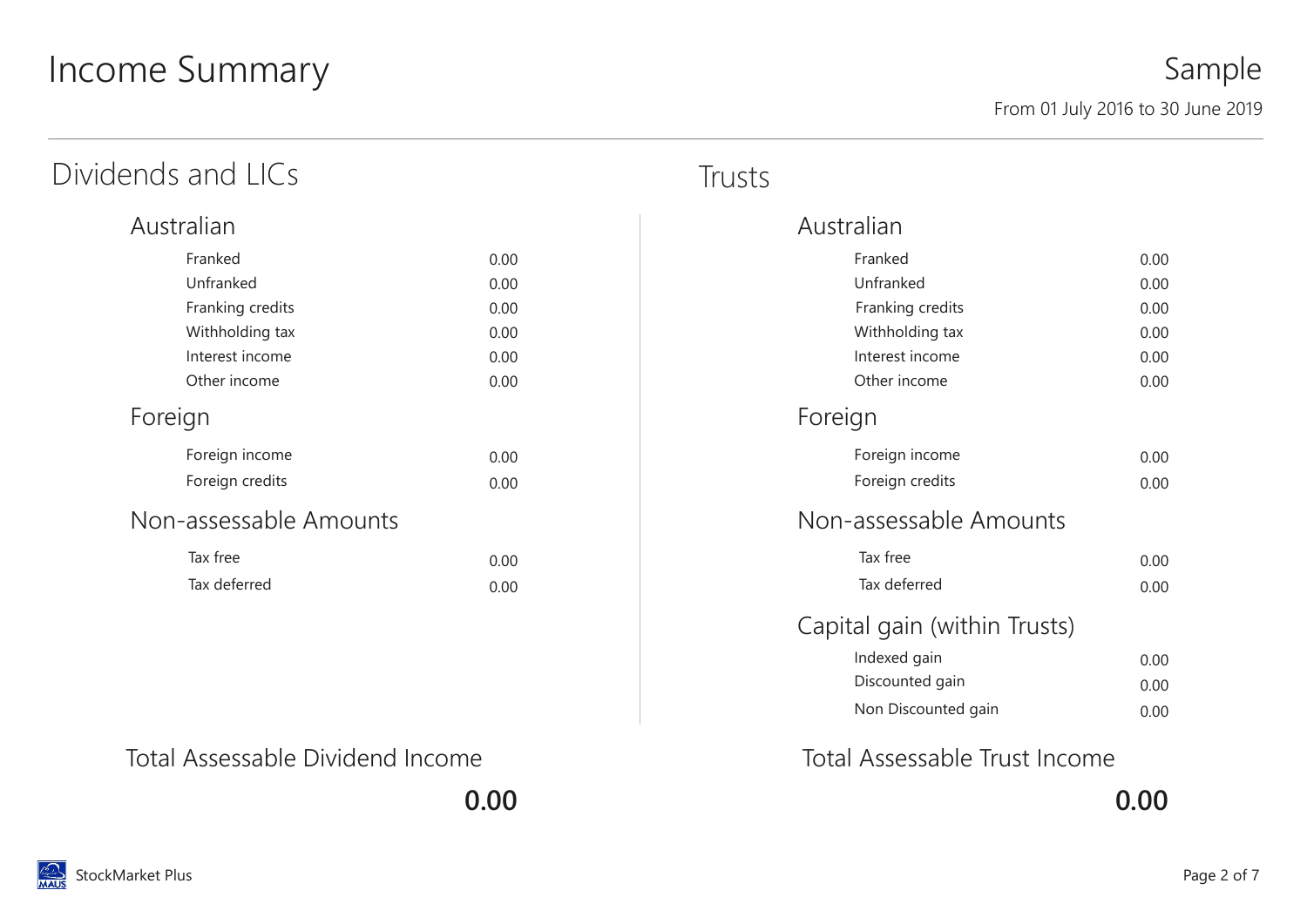### Unrealised Profit and Loss

### Sample

As at: 30 June 2019

| Security                   | Purchase<br>Date | Units  | Market<br>Value | Indexed<br>Cost Base | Gross Gain<br>(Discount) | Gross Gain<br>(Non-discount) | Losses     | Taxable<br>Gain |
|----------------------------|------------------|--------|-----------------|----------------------|--------------------------|------------------------------|------------|-----------------|
| Commonwealth Bank. [CBA]   | 13/04/2005       | 500.   | 35,940.00       | 13,000.00            | 22,940.00                | 0.00                         | 0.00       | 11,470.00       |
| National Aust. Bank [NAB]  | 21/09/2018       | 2,000. | 55,500.00       | 10,000.00            | 0.00                     | 45,500.00                    | 0.00       | 45,500.00       |
| Speedcas [SDA]             | 21/09/2018       | 5,200. | 20,540.00       | 20,800.00            | 0.00                     | 0.00                         | (260.00)   | (260.00)        |
| New equity [T3D]           | 21/09/2018       | 3,000. | 6.00            | 6,000.00             | 0.00                     | 0.00                         | (5,994.00) | (5,994.00)      |
| TELSTRA CORPORATION. [TLS] | 21/09/2018       | 6,000. | 18,840.00       | 18,000.00            | 0.00                     | 840.00                       | 0.00       | 840.00          |

#### Summary

| Total capital losses:                               | (6,254.00) |
|-----------------------------------------------------|------------|
| Total capital gains:                                |            |
| Non-discount gains:                                 | 46,340.00  |
| Discountable gains (pre-discounted):                | 22,940.00  |
| Taxable capital gains / (losses) for the portfolio: | 51,556.00  |
| Marginal tax rate:                                  | 47.0%      |
| Capital gains tax:                                  | 24,231.32  |

Rule: The capital gains tax is derived from the subtraction of capital loss from non-discount gains, then any residual losses from discountable gains.

If there are any net non-discount gains, these are fully taxable, whilst any net discountable gains are discounted by 50% (33% for super, 0% for company) .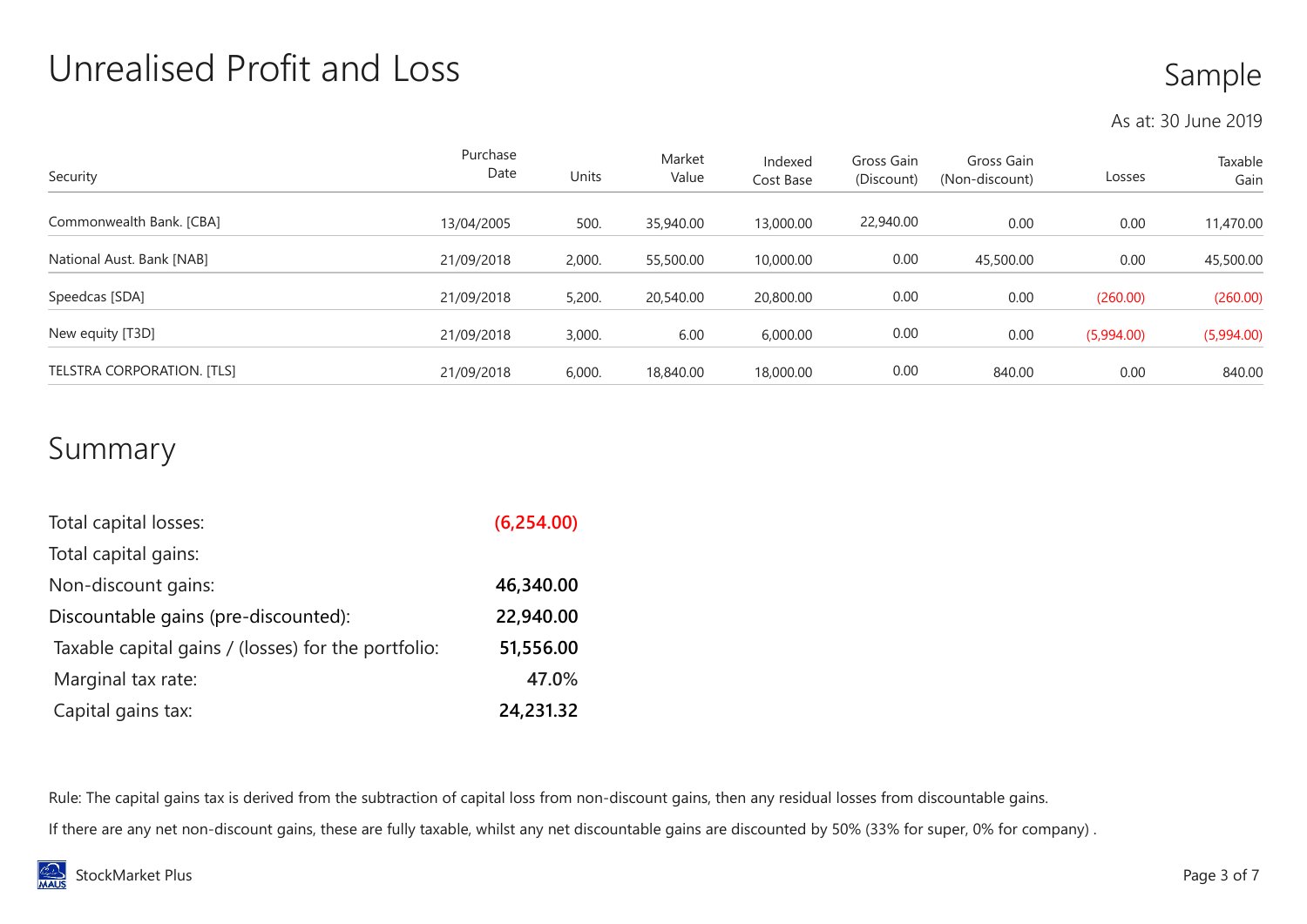## Portfolio Valuation

#### Sample

#### As at: 30 June 2019

| Security                   | Quantity | Av. price | Total cost | Market<br>price | Market value | Gain / Loss | Gain / Loss | Income<br>(last 365 days) |      | Yield Weighting |
|----------------------------|----------|-----------|------------|-----------------|--------------|-------------|-------------|---------------------------|------|-----------------|
| <b>Stocks</b>              |          |           | 67,800.00  |                 | 130,826.00   | 63,026.00   | 93.0%       | 0.00                      |      |                 |
| Commonwealth Bank. [CBA]   | 500      | 26.00     | 13,000.00  | 71.88           | 35,940.00    | 22,940.00   | 176.5%      | 0.00                      | 0.0% | 27.5%           |
| National Aust. Bank [NAB]  | 2,000    | 5.00      | 10,000.00  | 27.75           | 55,500.00    | 45,500.00   | 455.0%      | 0.00                      | 0.0% | 42.4%           |
| New equity [T3D]           | 3,000    | 2.00      | 6,000.00   | .002            | 6.00         | (5,994.00)  | $(99.9\%)$  | 0.00                      | 0.0% | 0.0%            |
| Speedcas [SDA]             | 5,200    | 4.00      | 20,800.00  | 3.95            | 20,540.00    | (260.00)    | (1.3%)      | 0.00                      | 0.0% | 15.7%           |
| TELSTRA CORPORATION. [TLS] | 6,000    | 3.00      | 18,000.00  | 3.14            | 18,840.00    | 840.00      | 4.7%        | 0.00                      | 0.0% | 14.4%           |
| Total:                     |          |           | 67,800.00  |                 | 130,826.00   | 63,026.00   | 93.0%       | 0.00                      |      |                 |

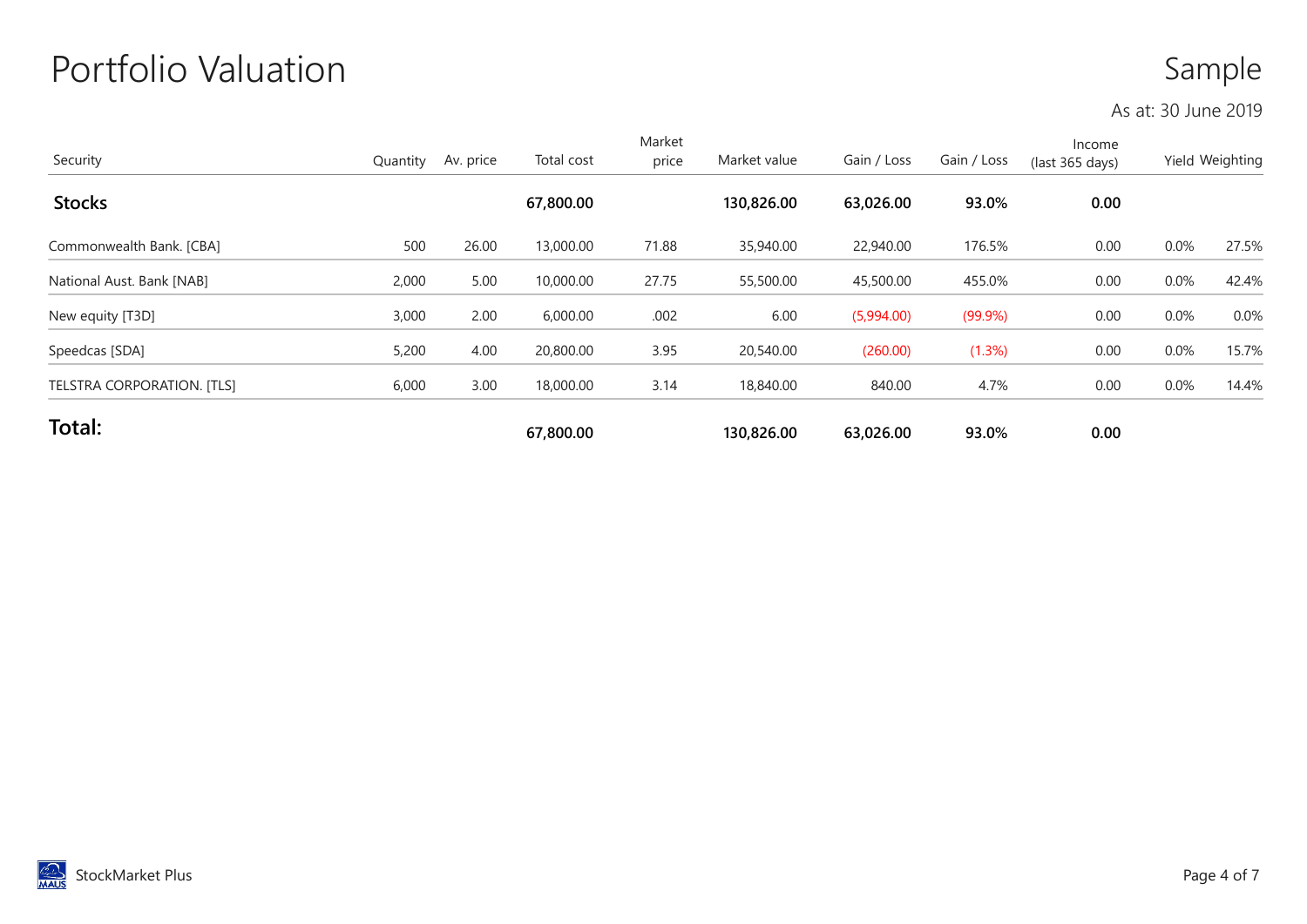## Trading Transaction Details

Sample

#### From 01 July 2016 to 30 June 2019

| Date       | Type   | Security                          | Quantity | Unit pice | Fees | Consideration | Broker |
|------------|--------|-----------------------------------|----------|-----------|------|---------------|--------|
| 21/09/2018 | Bought | National Aust. Bank [NAB]         | 2,000.   | 5.00      | 0.00 | 10,000.00     |        |
| 21/09/2018 | Bought | Speedcas [SDA]                    | 5,200.   | 4.00      | 0.00 | 20,800.00     |        |
| 21/09/2018 | Bought | New equity [T3D]                  | 3,000.   | 2.00      | 0.00 | 6,000.00      |        |
| 21/09/2018 | Bought | <b>TELSTRA CORPORATION. [TLS]</b> | 6,000.   | 3.00      | 0.00 | 18,000.00     |        |
|            |        |                                   |          |           |      |               |        |

Total: 0.00 54,800.00

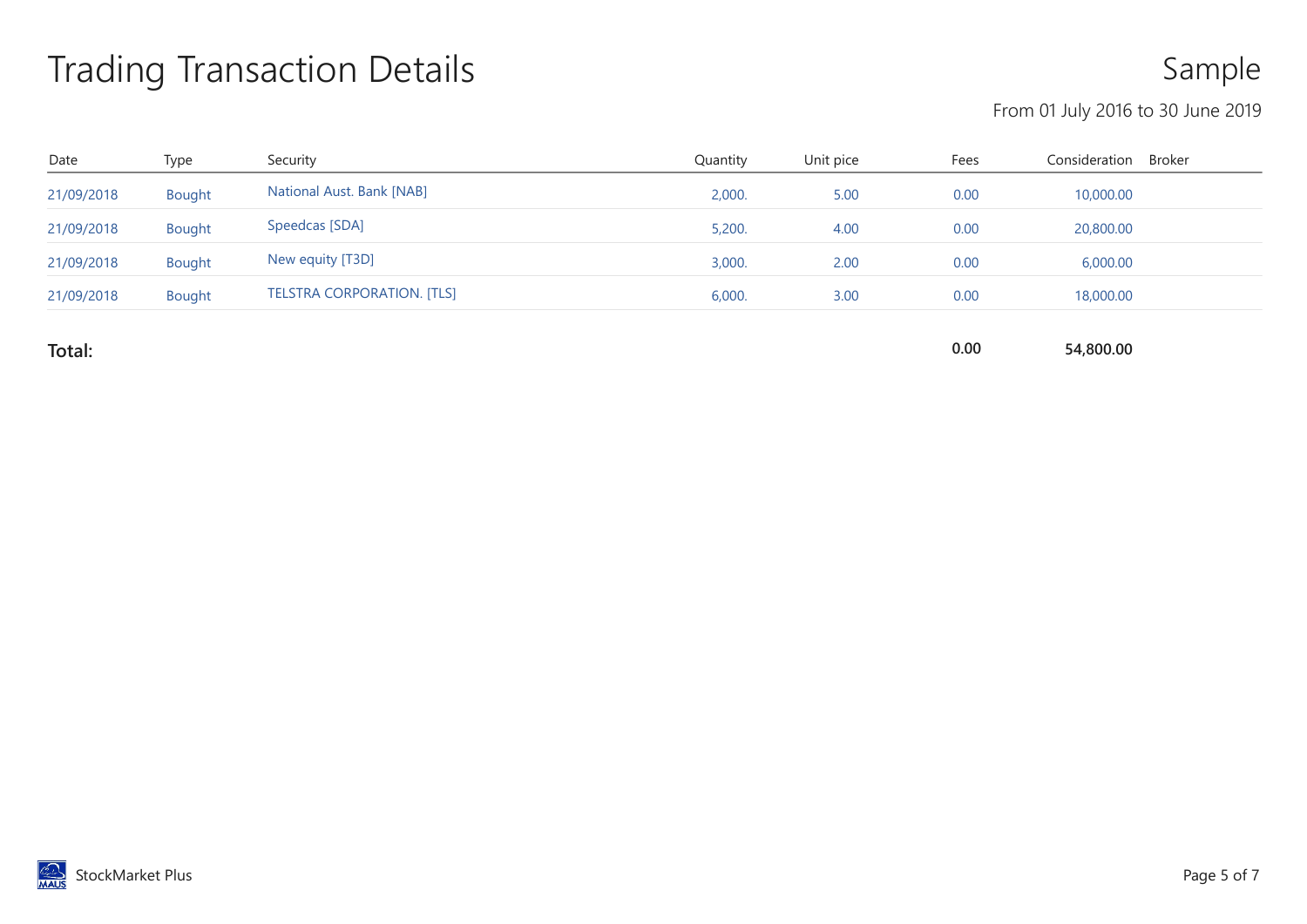### Investment Movement **Sample**

#### From 01 July 2016 to 30 June 2019

|                            |       | Opening Balance |           |        | Additions |       | Disposals |      |        | Closing Balance |            |              |
|----------------------------|-------|-----------------|-----------|--------|-----------|-------|-----------|------|--------|-----------------|------------|--------------|
| Security                   | Units | Cost            | Value     | Units  | Cost      | Units | Cost      | P/L  | Units  | Cost            | Market     | Movement     |
| <b>Stock</b>               |       | 13,000.00       | 47,805.00 |        | 54,800.00 |       | 0.00      | 0.00 |        | 67,800.00       | 130,826.00 | 34,215.00    |
| Commonwealth Bank. [CBA]   | 500.  | 13,000.00       | 47,805.00 |        |           |       |           |      | 500.   | 13,000.00       | 35,940.00  | $-11,865.00$ |
| National Aust. Bank [NAB]  |       |                 | 0.00      | 2,000. | 10,000.00 |       |           |      | 2,000. | 10,000.00       | 55,500.00  | 45,500.00    |
| New equity [T3D]           |       |                 |           | 3,000. | 6,000.00  |       |           |      | 3,000. | 6,000.00        | 6.00       |              |
| Speedcas [SDA]             |       |                 | 0.00      | 5,200. | 20,800.00 |       |           |      | 5,200. | 20,800.00       | 20,540.00  | $-260.00$    |
| TELSTRA CORPORATION. [TLS] |       |                 | 0.00      | 6,000. | 18,000.00 |       |           |      | 6,000. | 18,000.00       | 18,840.00  | 840.00       |
| <b>Total</b>               |       | 13,000.00       | 47,805.00 |        | 54,800.00 |       | 0.00      | 0.00 |        | 67,800.00       | 130,826.00 | 34,215.00    |